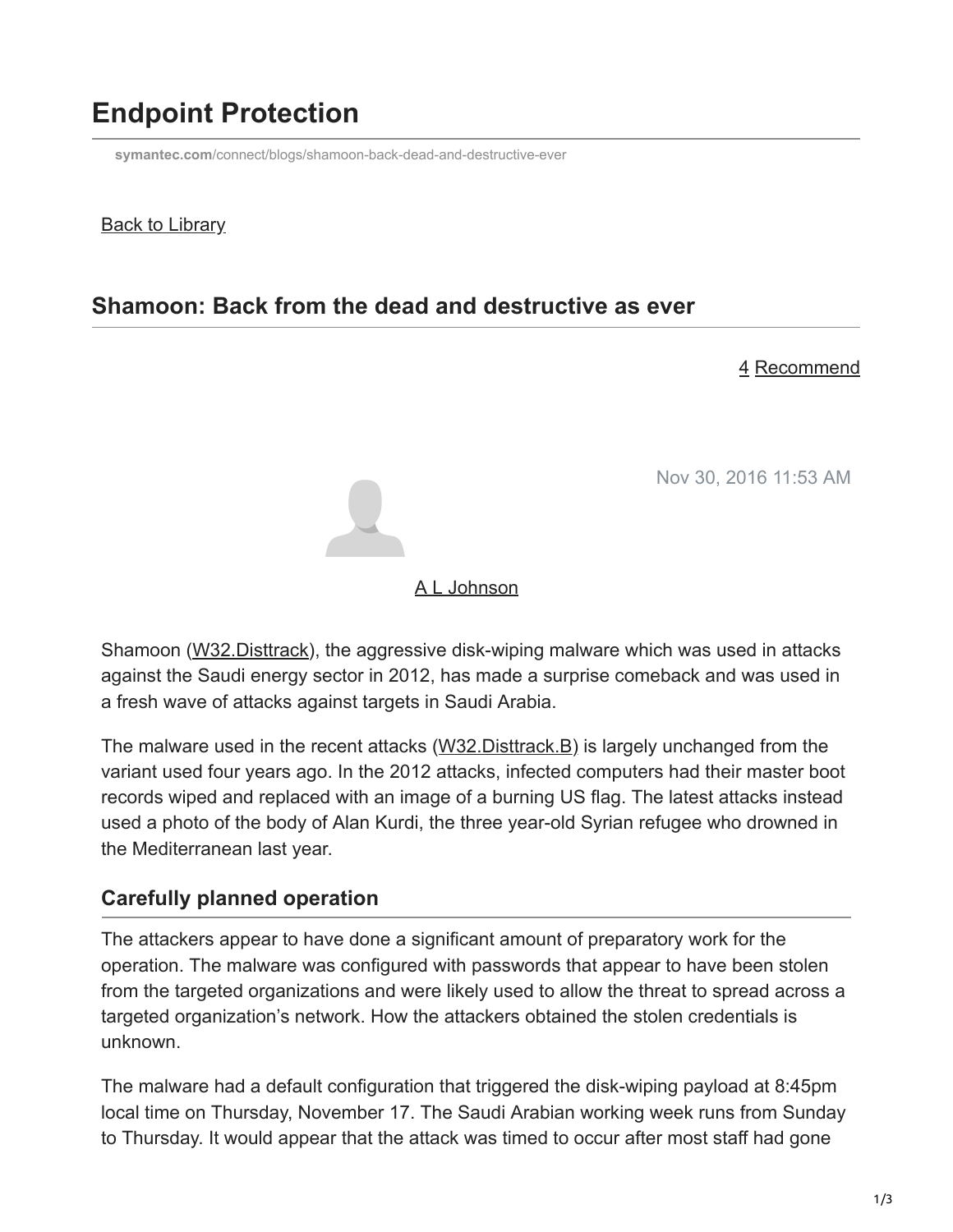home for the weekend in the hope of reducing the chance of discovery before maximum damage could be caused.

### **How Shamoon works**

Shamoon uses a number of components to infect computers. The first component is a dropper, which creates a service with the name 'NtsSrv' to remain persistent on the infected computer. It spreads across a local network by copying itself on to other computers and will drop additional components to infected computers. The dropper comes in 32-bit and 64-bit versions. If the 32-bit dropper detects a 64-bit architecture, it will drop the 64-bit version.

The second component is the wiper, which drops a third component, known as the Eldos driver. This enables access to the hard disk directly from user-mode without the need of Windows APIs. The wiper uses the Eldos driver to overwrite the hard disk with the aforementioned photos of the Syrian boy.

The final component is the reporter. This is responsible for handling communications with a command and control (C&C) server operated by the attackers. It can download additional binaries from the C&C server and change the pre-configured disk-wiping time if instructed by the C&C server. It is also configured to send a report verifying that a disk has been wiped to the C&C server.

### **Back with a bang**

Although attacks involving destructive malware such as Shamoon are relatively rare, they can be highly disruptive for the targeted organization, potentially knocking mission-critical computers offline.

Why Shamoon has suddenly returned again after four years is unknown. However, with its highly destructive payload, it is clear that the attackers want their targets to sit up and take notice.

#### **Protection**

Symantec and Norton products protect against Shamoon with the following detections:

**Antivirus**

**Intrusion prevention system**